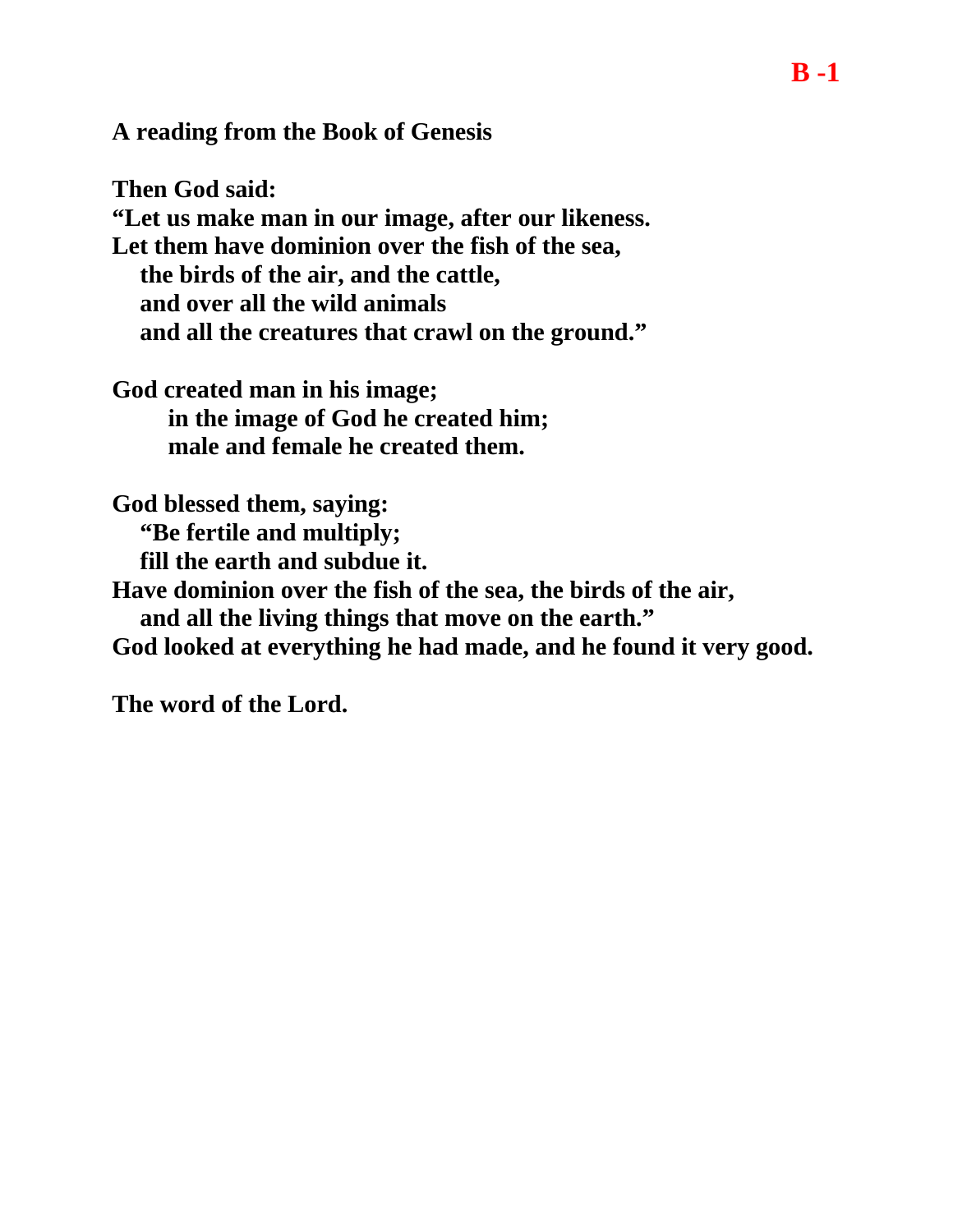**A reading from the Book of Genesis** 

**The LORD God said: "It is not good for the man to be alone. I will make a suitable partner for him." So the LORD God formed out of the ground various wild animals and various birds of the air, and he brought them to the man to see what he would call them; whatever the man called each of them would be its name. The man gave names to all the cattle, all the birds of the air, and all the wild animals; but none proved to be the suitable partner for the man. So the LORD God cast a deep sleep on the man, and while he was asleep, he took out one of his ribs and closed up its place with flesh. The LORD God then built up into a woman the rib that he had taken from the man. When he brought her to the man, the man said: "This one, at last, is bone of my bones and flesh of my flesh; This one shall be called 'woman,' for out of 'her man' this one has been taken." That is why a man leaves his father and mother**

**and clings to his wife, and the two of them become one body.**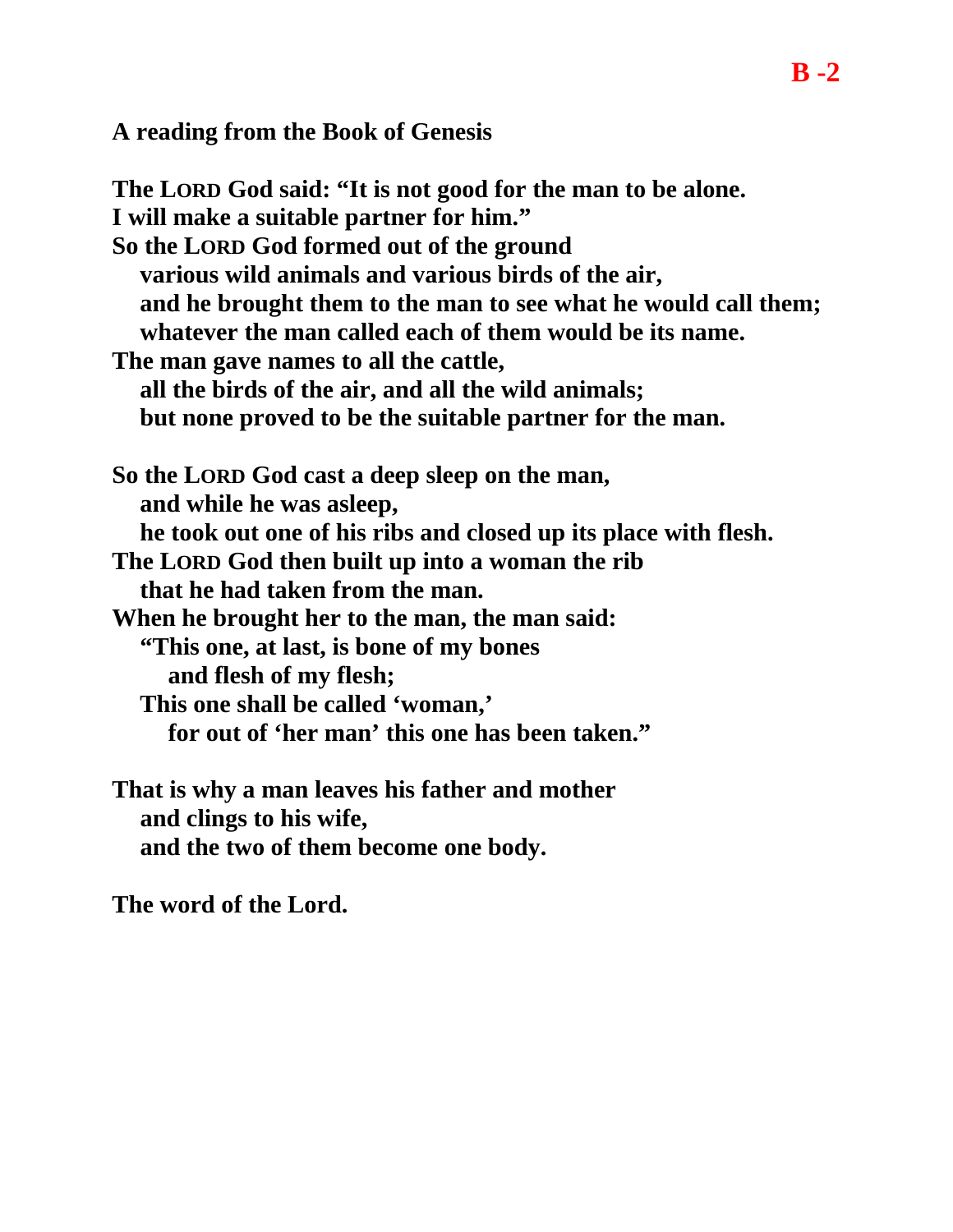**A reading from the Book of Genesis** 

**The servant of Abraham said to Laban: "I bowed down in worship to the LORD, blessing the LORD, the God of my master Abraham, who had led me on the right road to obtain the daughter of my master's kinsman for his son. If, therefore, you have in mind to show true loyalty to my master, let me know; but if not, let me know that, too. I can then proceed accordingly." Laban and his household said in reply: "This thing comes from the LORD; we can say nothing to you either for or against it. Here is Rebekah, ready for you; take her with you, that she may become the wife of your master's son, as the LORD has said." So they called Rebekah and asked her, "Do you wish to go with this man?" She answered, "I do." At this they allowed their sister Rebekah and her nurse to take leave, along with Abraham's servant and his men. Invoking a blessing on Rebekah, they said: "Sister, may you grow into thousands of myriads; And may your descendants gain possession of the gates of their enemies!" Then Rebekah and her maids started out;**

**they mounted their camels and followed the man. So the servant took Rebekah and went on his way. (OVER)**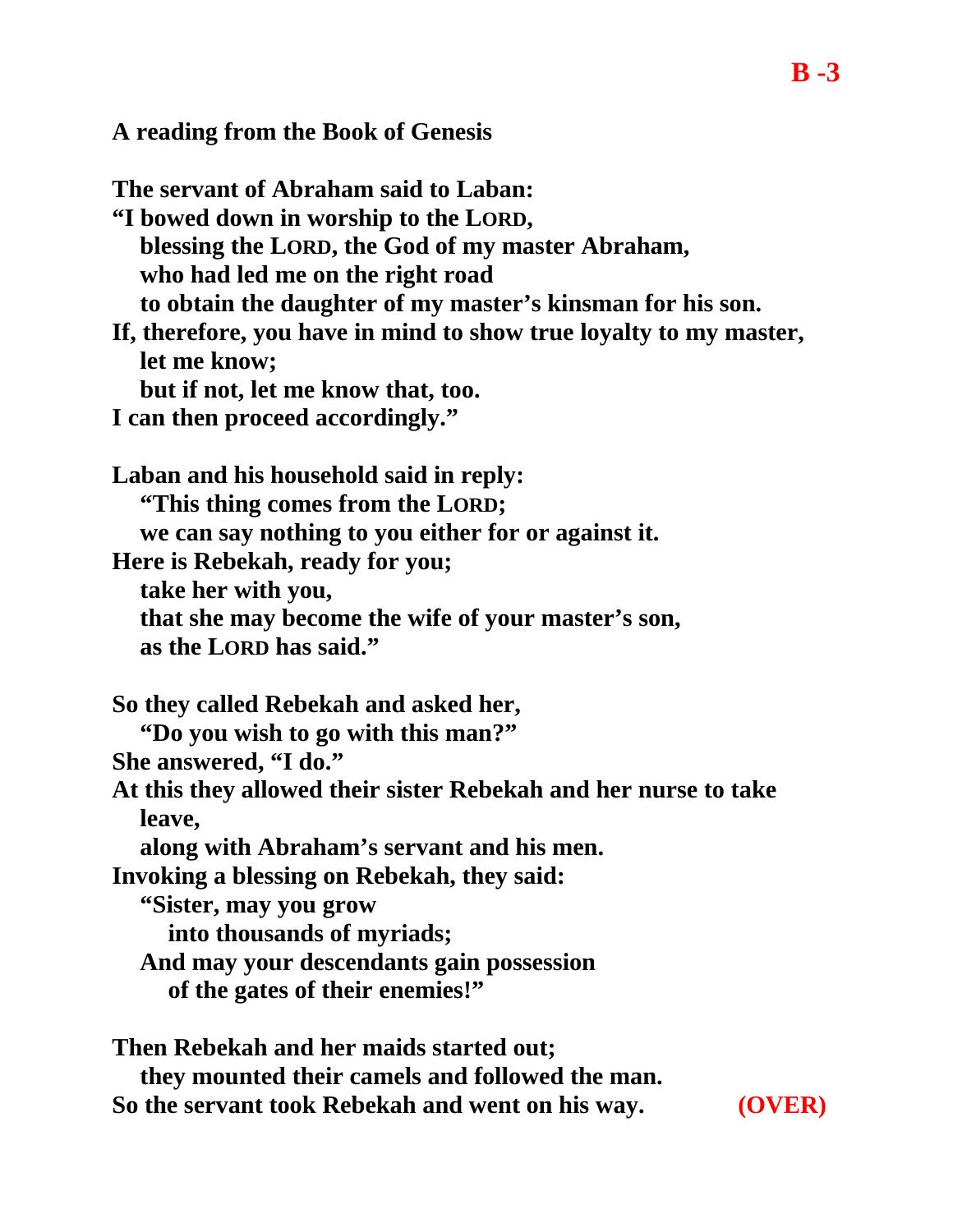**Meanwhile Isaac had gone from Beer-lahai-roi and was living in the region of the Negeb.**

- **One day toward evening he went out … in the field, and as he looked around, he noticed that camels were approaching.**
- **Rebekah, too, was looking about, and when she saw him, she alighted from her camel and asked the servant, "Who is the man out there, walking through the fields toward us?"**

**"That is my master," replied the servant.**

**Then she covered herself with her veil.**

**The servant recounted to Isaac all the things he had done. Then Isaac took Rebekah into his tent; he married her, and thus she became his wife. In his love for her Isaac found solace after the death of his mother Sarah.**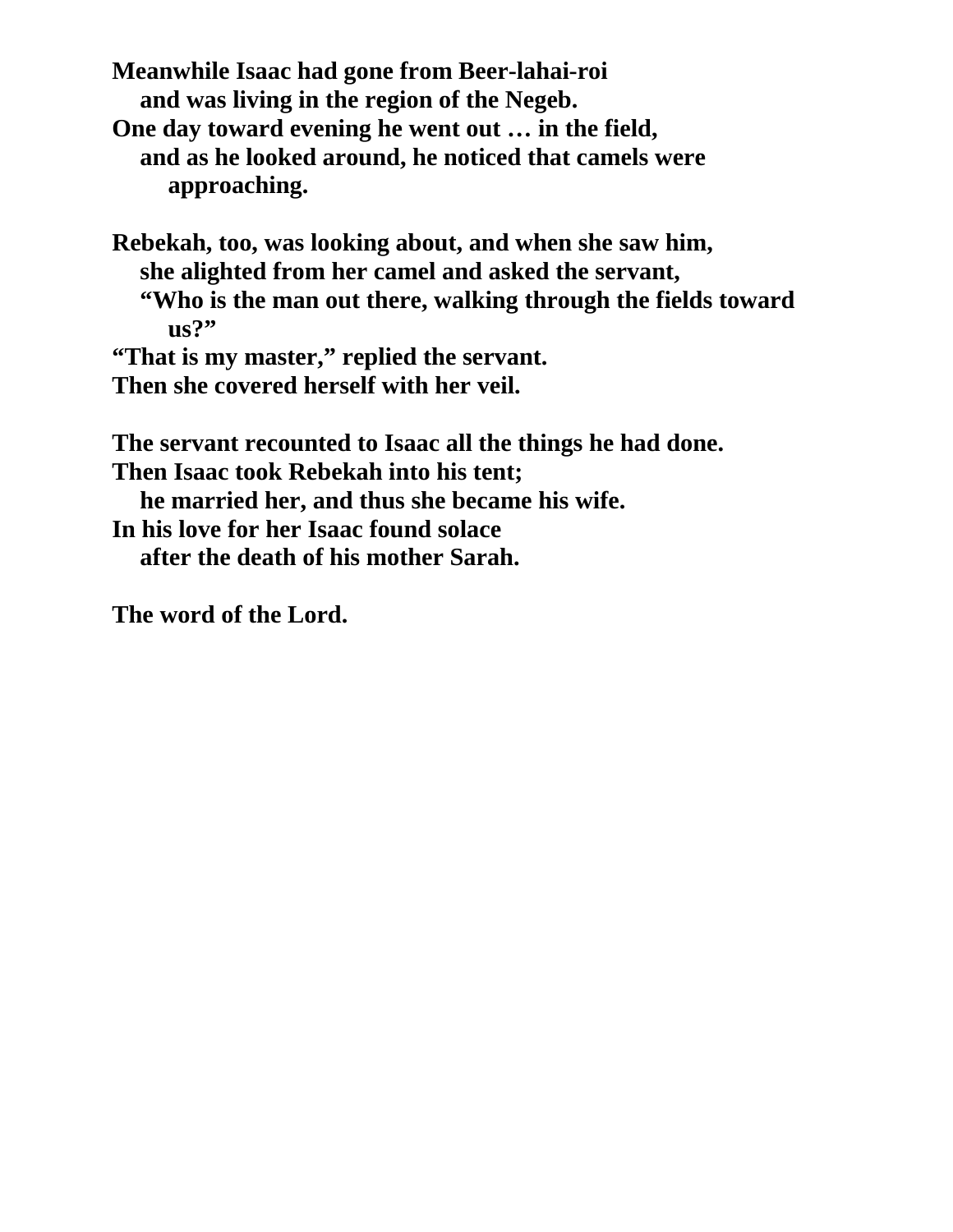**A reading from the Book of Tobit** 

**Raphael and Tobiah entered the house of Raguel and greeted him. Raguel sprang up and kissed Tobiah, shedding tears of joy. But when he heard that Tobit had lost his eyesight, he was grieved and wept aloud. He said to Tobiah: "My child, God bless you! You are the son of a noble and good father. But what a terrible misfortune that such a righteous and charitable man should be afflicted with blindness!" He continued to weep in the arms of his kinsman Tobiah. His wife Edna also wept for Tobit; and even their daughter Sarah began to weep. Afterward, Raguel slaughtered a ram from the flock and gave them a cordial reception. When they had bathed and reclined to eat, Tobiah said to Raphael, "Brother Azariah, ask Raguel to let me marry my kinswoman Sarah." Raguel overheard the words; so he said to the boy: "Eat and drink and be merry tonight, for no man is more entitled to marry my daughter Sarah than you, brother. Besides, not even I have the right to give her to anyone but you, because you are my closest relative. But I will explain the situation to you very frankly. I have given her in marriage to seven men, all of whom were kinsmen of ours, and all died on the very night they approached her. But now, son, eat and drink. I am sure the Lord will look after you both." (OVER)**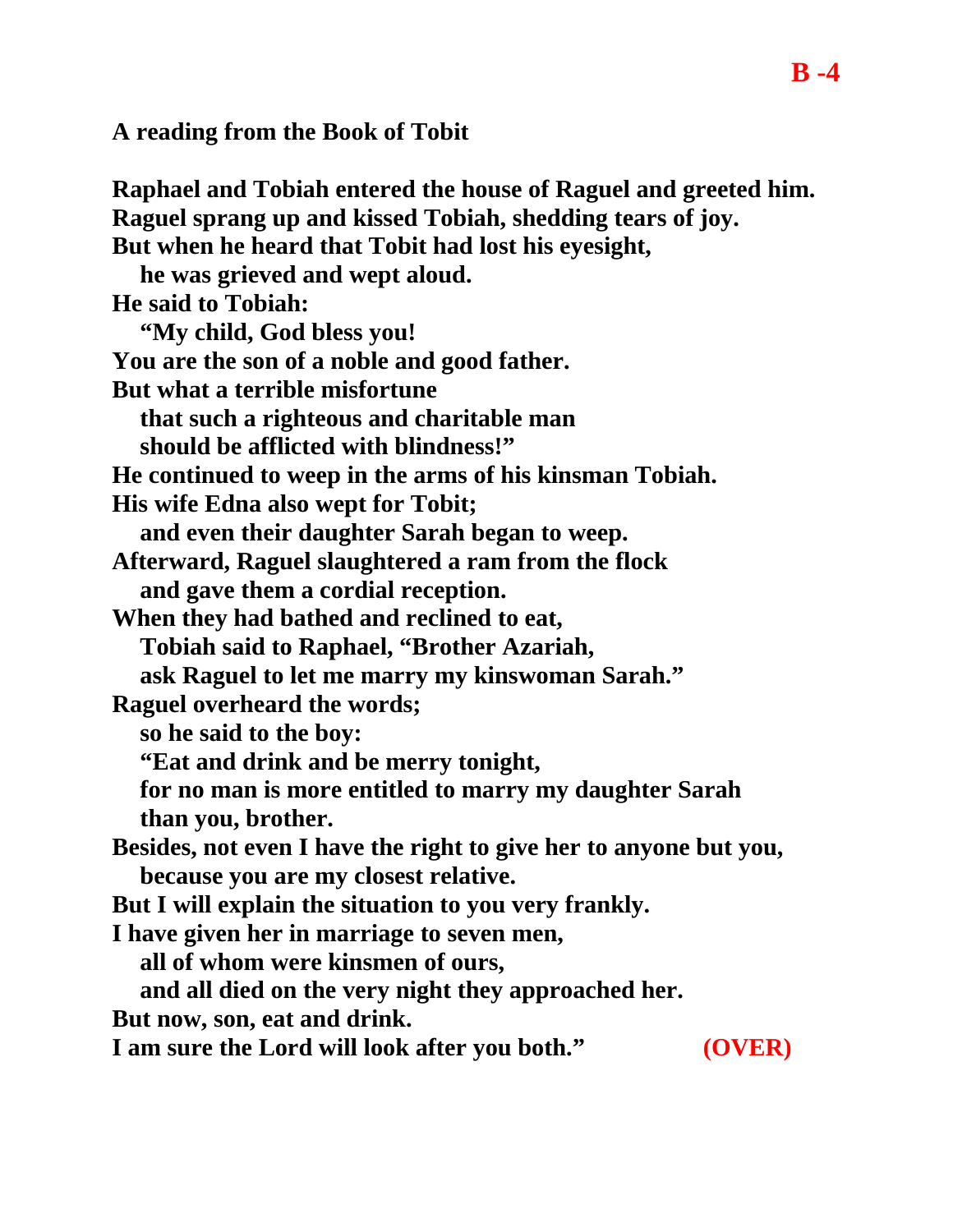**Tobiah answered, "I will eat or drink nothing until you set aside what belongs to me." Raguel said to him: "I will do it. She is yours according to the decree of the Book of Moses. Your marriage to her has been decided in heaven! Take your kinswoman from now on you are her love, and she is your beloved. She is yours today and ever after. And tonight, son, may the Lord of heaven prosper you both. May he grant you mercy and peace." Then Raguel called his daughter Sarah, and she came to him. He took her by the hand and gave her to Tobiah with the words: "Take her according to the law. According to the decree written in the Book of Moses she is your wife. Take her and bring her back safely to your father. And may the God of heaven grant both of you peace and prosperity." He then called her mother and told her to bring a scroll, so that he might draw up a marriage contract stating that he gave Sarah to Tobiah as his wife according to the decree of the Mosaic law. Her mother brought the scroll, and he drew up the contract, to which they affixed their seals. Afterward they began to eat and drink. The word of the Lord.**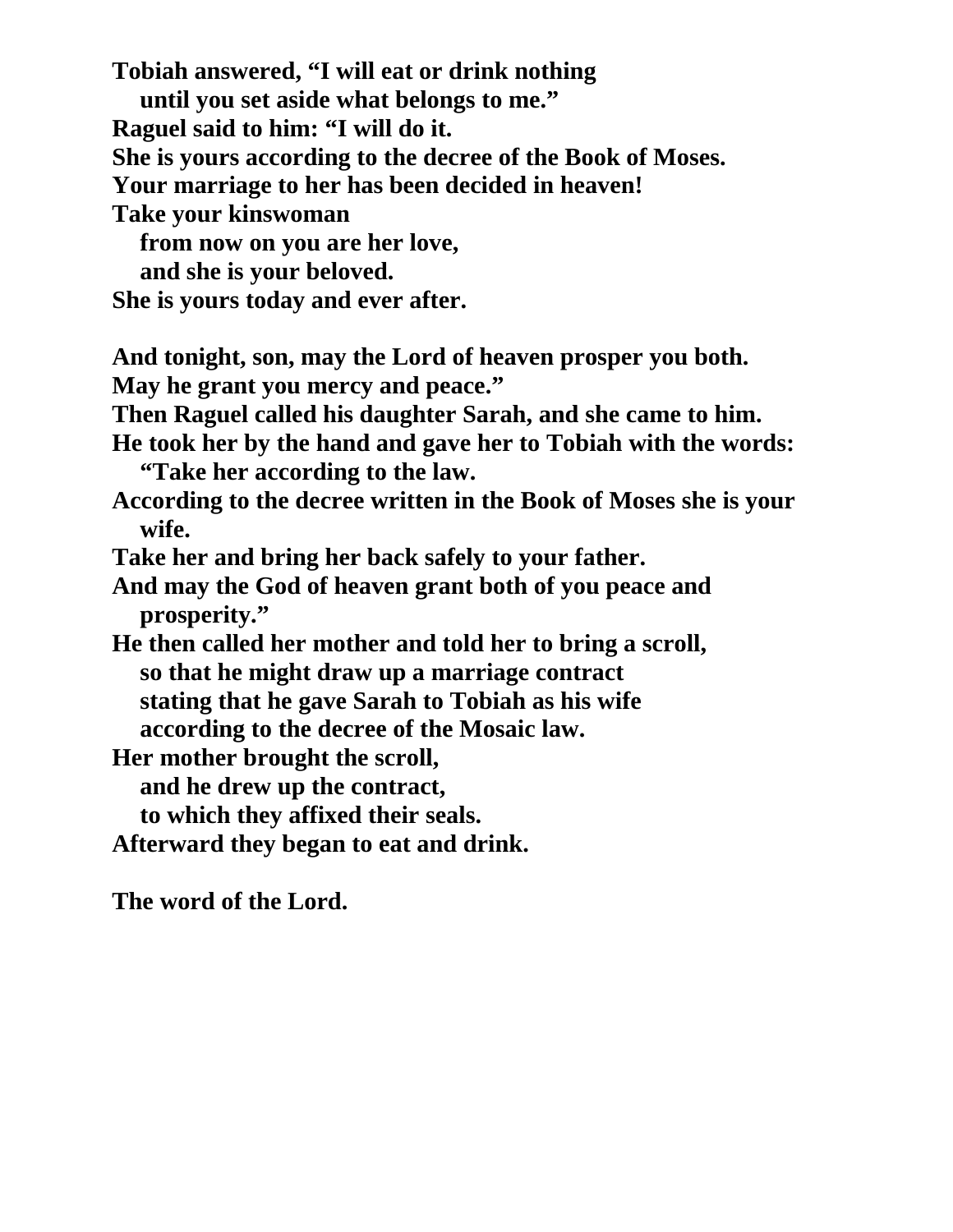**A reading from the Book of Tobit** 

**On their wedding night Tobiah arose from bed and said to his wife, "Sister, get up. Let us pray and beg our Lord to have mercy on us and to grant us deliverance." Sarah got up, and they started to pray and beg that deliverance might be theirs. They began with these words:**

**"Blessed are you, O God of our fathers; praised be your name forever and ever. Let the heavens and all your creation praise you forever. You made Adam and you gave him his wife Eve to be his help and support; and from these two the human race descended. You said, 'It is not good for the man to be alone; let us make him a partner like himself.' Now, Lord, you know that I take this wife of mine not because of lust, but for a noble purpose. Call down your mercy on me and on her, and allow us to live together to a happy old age."**

**They said together, "Amen, amen."**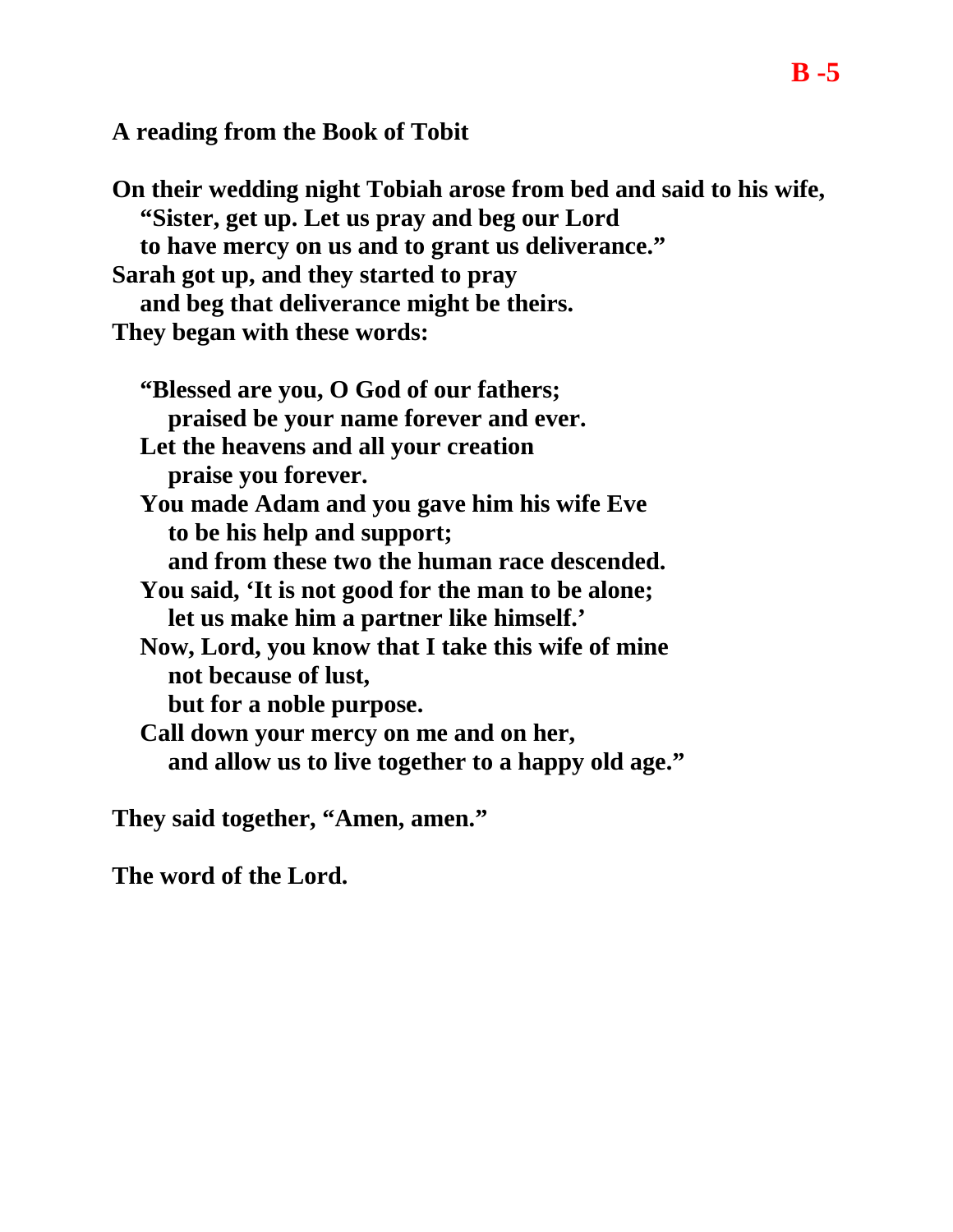## **A reading from the Book of Proverbs**

**When one finds a worthy wife, her value is far beyond pearls. Her husband, entrusting his heart to her, has an unfailing prize. She brings him good, and not evil, all the days of her life. She obtains wool and flax and makes cloth with skillful hands. She puts her hands to the distaff, and her fingers ply the spindle. She reaches out her hands to the poor, and extends her arms to the needy. Charm is deceptive and beauty fleeting; the woman who fears the LORD is to be praised. Give her a reward of her labors, and let her works praise her at the city gates.**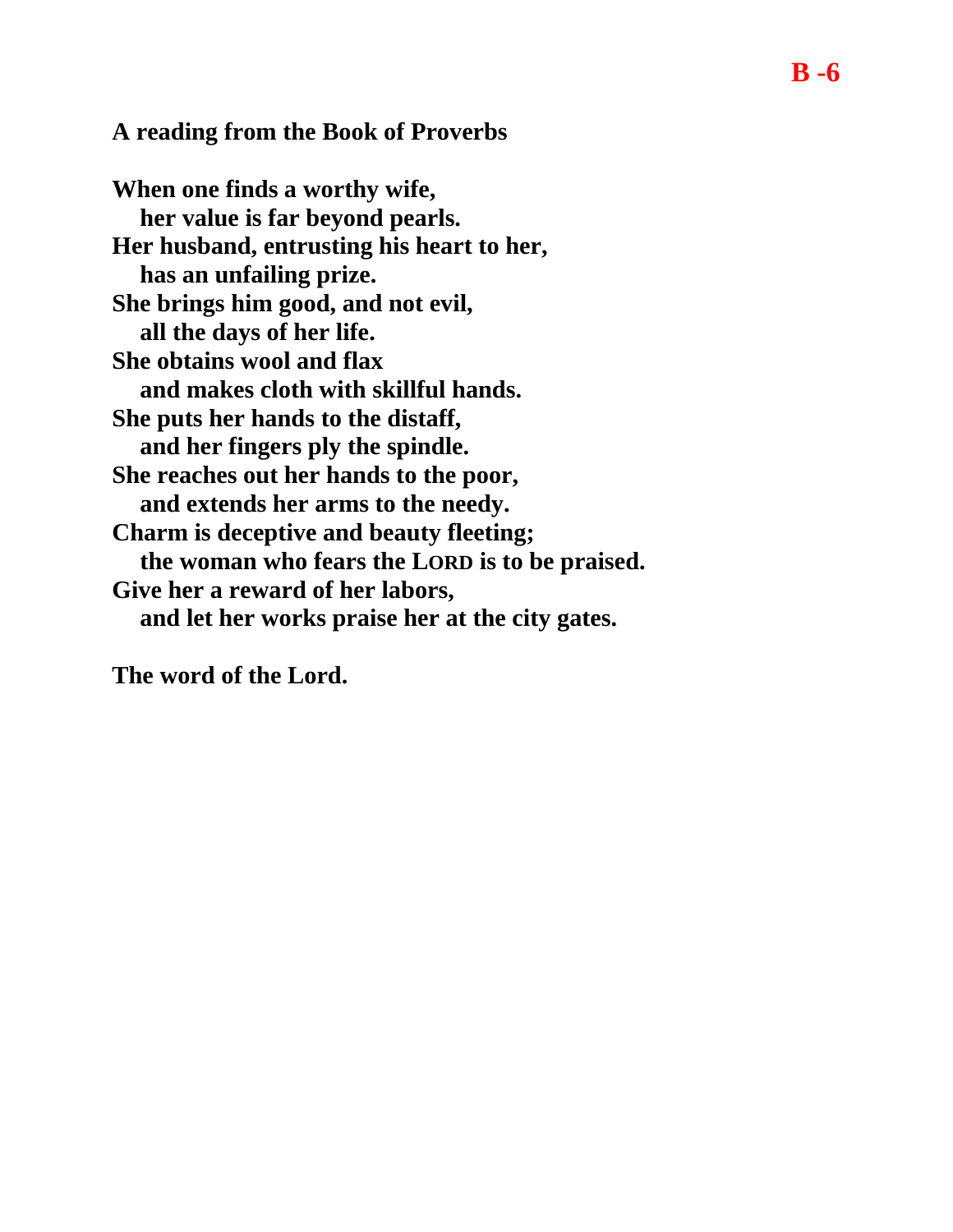**A reading from the Song of Songs** 

**Hark! my lover—here he comes springing across the mountains, leaping across the hills. My lover is like a gazelle or a young stag. Here he stands behind our wall, gazing through the windows, peering through the lattices. My lover speaks; he says to me, "Arise, my beloved, my dove, my beautiful one, and come! "O my dove in the clefts of the rock, in the secret recesses of the cliff, Let me see you, let me hear your voice, For your voice is sweet, and you are lovely." My lover belongs to me and I to him. He says to me: "Set me as a seal on your heart, as a seal on your arm; For stern as death is love, relentless as the nether world is devotion; its flames are a blazing fire. Deep waters cannot quench love, nor floods sweep it away."**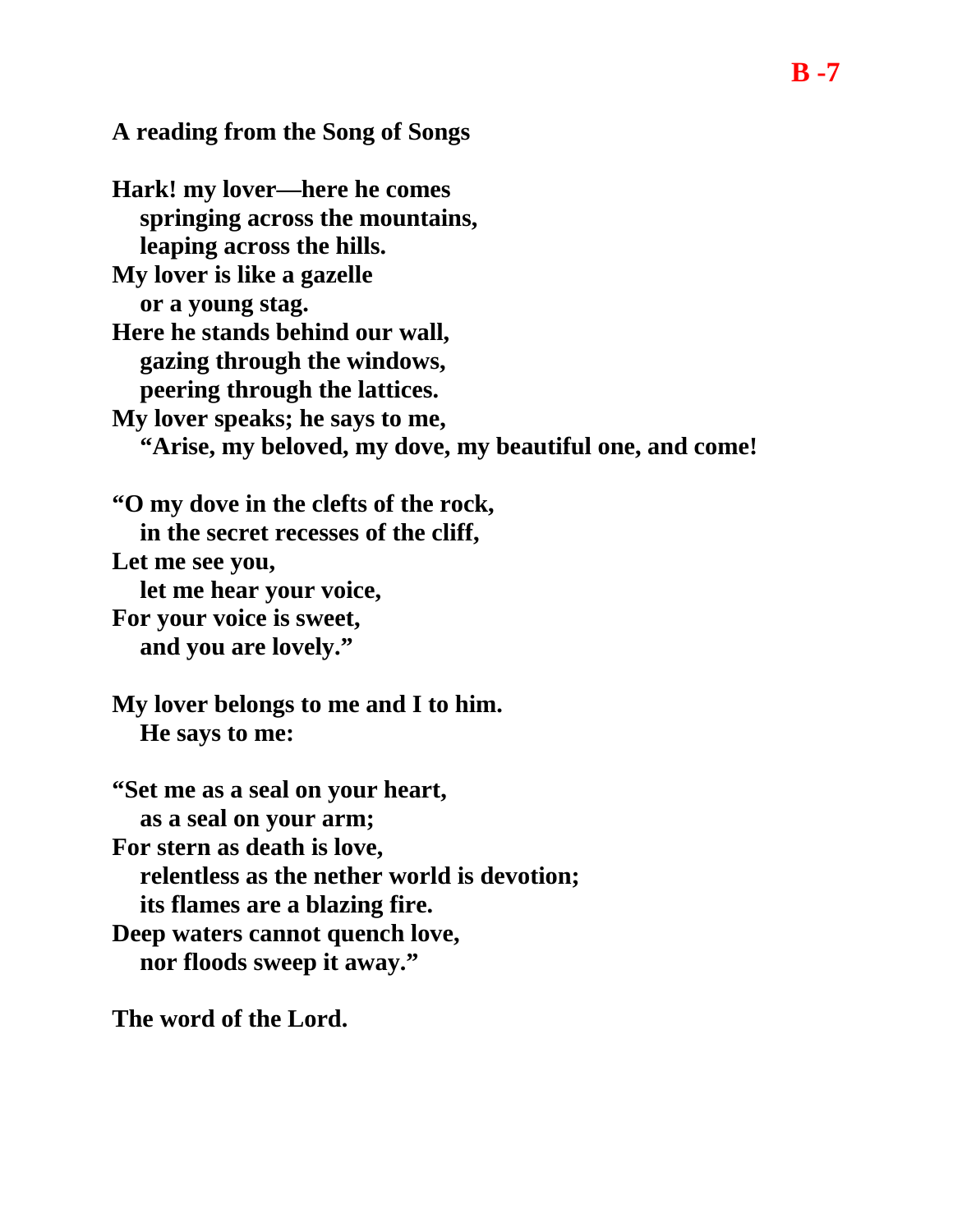## **A reading from the Book of Sirach**

**Blessed the husband of a good wife, twice-lengthened are his days; A worthy wife brings joy to her husband, peaceful and full is his life.**

**A good wife is a generous gift bestowed upon him who fears the LORD;**

**Be he rich or poor, his heart is content, and a smile is ever on his face.**

**A gracious wife delights her husband, her thoughtfulness puts flesh on his bones;**

**A gift from the LORD is her governed speech, and her firm virtue is of surpassing worth.**

- **Choicest of blessings is a modest wife, priceless her chaste soul.**
- **A holy and decent woman adds grace upon grace; indeed, no price is worthy of her temperate soul.**

**Like the sun rising in the LORD's heavens, the beauty of a virtuous wife is the radiance of her home.**